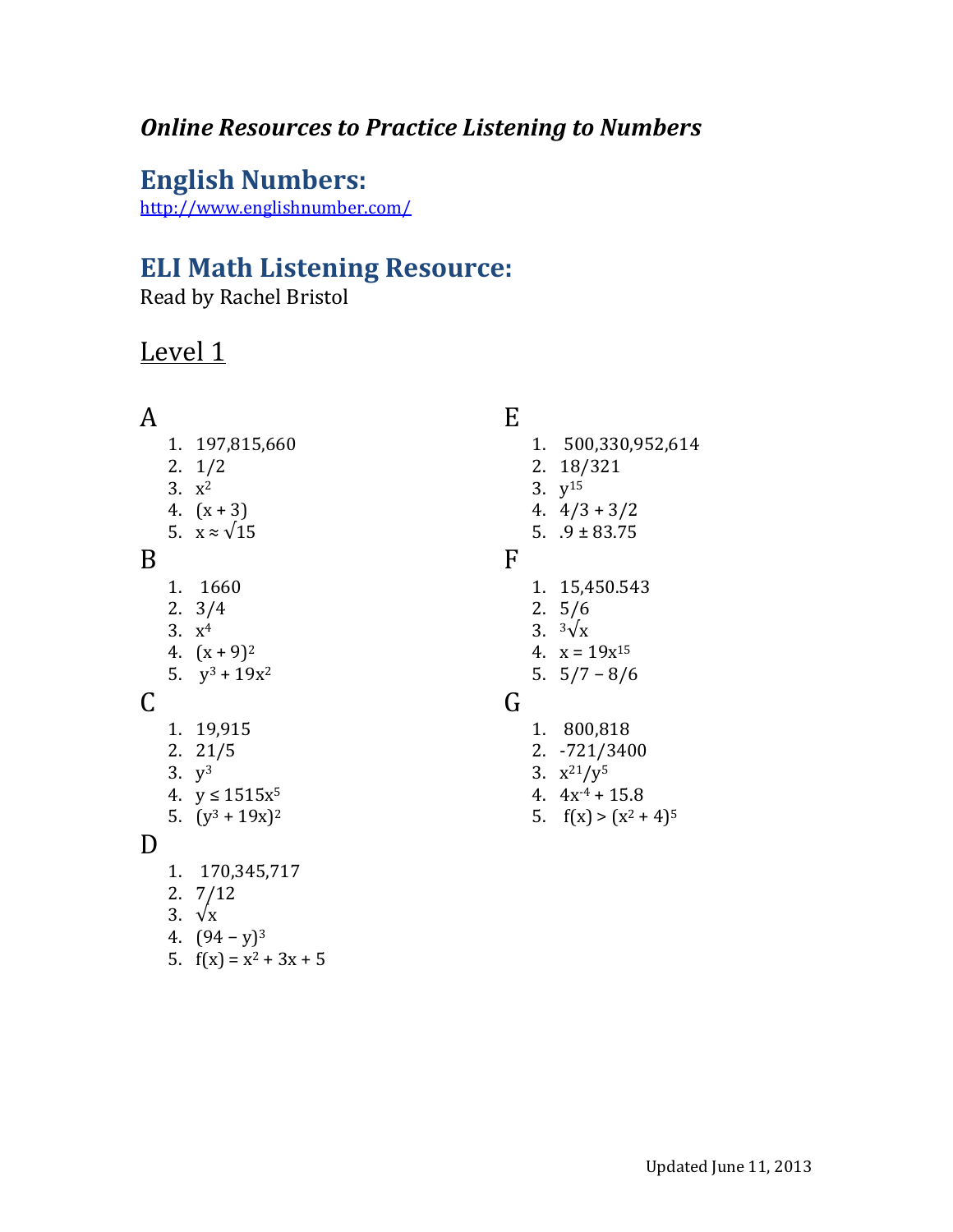# Level 2

### H

I

J

- 1.  $15,033 \div (x^4 + 1)$ 2.  $x^3 + \sqrt{64.5}$ 3.  $f(x) + g(x)$ 4.  $1500e^{x} * (1795 + 15x^{2})$ 5.  $f(x) = 750,913.6x \pm 19x^2/5$ 1.  $3e^{15} \ge 12y$ 2.  $6/20 \times (4y-1)$ 3. 60° 4.  $(16y^8 + 1)^3$ 5.  $f(x) = x^{15}$ x 23 1.  $115x^2 \div (2x - 18)$ 2.  $y = 1700e^{x} + k$
- 3.  $2\pi (3x^2 + 15x 4)$
- 4.  $-3x^3 xy^2z$
- 5.  $f(x) + g(x) \approx 19,321.75x +$ 13.967

### K

- 1. 170,305,017,075
- 2.  $y = 19x^{15} * 1500x^{14}$
- 3.  $g(x) ≤ lw<sup>2</sup>$
- 4.  $f(x) = 840 \frac{1}{2}x^9$
- 5.  $(3x \pm \sqrt{2})$ 13

## L

- 1. 11,030,000,614
- 2.  $-5 (-3)^{12}$
- 3.  $\Delta x + \Delta y$
- 4.  $1921.6 \pm (x + 3)^2$
- 5.  $f(x) = 160x^{-4} + 94.8$  $17x-7 - 91.9$

#### M

- 1. 90,000,080,018
- 2. 3.14159 ÷ 2.16784
- 3.  $400 + 2x 3y + 0.01(3x^2 + xy)$  $+3y^2$
- 4. ∛1921.685
- 5.  $x = 871.08π ± ∞$

#### N

- 1.  $1600/9π²$
- 2.  $g(r) = 2πhr$
- 3.  $f(x) = 5 + 8x 4y + x^2 + y^2 + z^2$
- 4. 1700 − (-15x15)
- 5.  $(3x \pm \sqrt{2})$ 13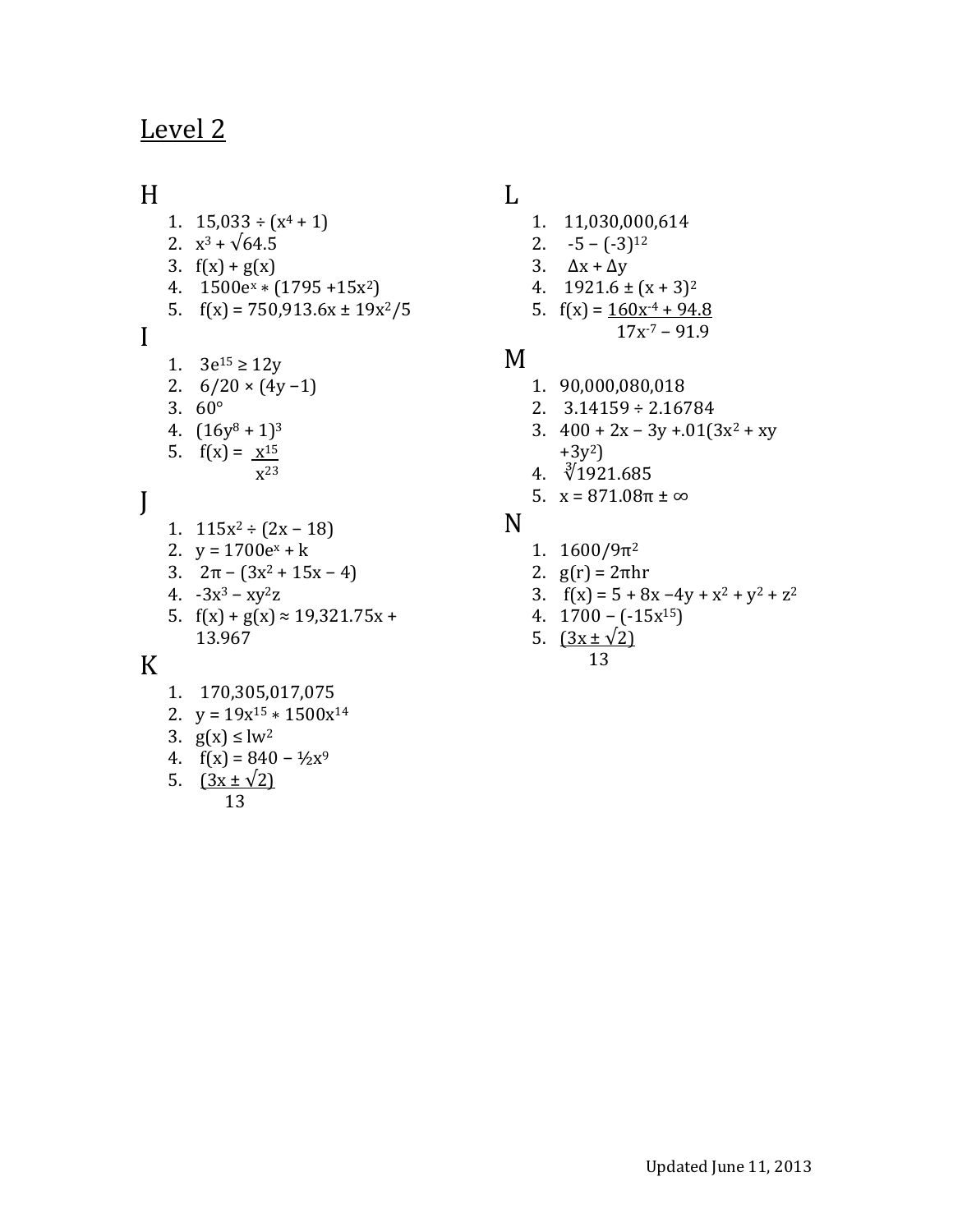## Level 3

#### $\Omega$

- 1.  $x = \pm \infty$
- 2.  $(x^2 + 3x + 1)^9 \approx 1900x^{21} + e^{014x}$
- 3.  $P(x) = R(x) C(x)$
- 4.  $(x^2 + 1) + \sqrt[3]{17x + xe^{17}}$
- 5.  $f(x) = (14x 39.67)$ 30,000

#### P

- 1.  $f(x) > -7.6e^x + \sqrt[3]{1500x^7}$
- 2. 1721/1513 ∗ ½x<sup>19</sup>
- 3. d/dx
- 4.  $0 \le x \le 5$
- 5.  $x^2 (x + h)^2$  $(x + h)^2$

## Q

- 1.  $y = (x^{15}y^{12})^8$
- 2. 5ekx +17.9x<sup>5</sup>
- 3.  $f(x) \approx \sqrt[4]{x} + 3$
- 4.  $(15j + \sqrt{(19k) + 21x})^3$
- 5.  $5x \pm 1$ 9

## R

- 1.  $x + y = \sqrt[4]{137x^3 + 17}$
- 2.  $-17 < (x+1) \le 21$
- 3.  $x^2 + 16 1700x^4 + 15x + 5 =$ ∛723x
- 4.  $f(x) = \pm 19\pi^2 * \sqrt{x+3}$
- 5.  $f(r) \neq -16x^{175e}$

### S

- 1.  $10e^5 + 5x^e 4e^{1/x}$
- 2.  $\sqrt[3]{1300x^2 + 19x 21.6}$  $+17.6e^{19x}$
- 3.  $(5x^3 + 2.3x^2 + 17.8x + 6)^8$
- 4.  $\sqrt[3]{(y^3-15)}+9$
- 5.  $9,050,012.93 \div (2x+3)^2$ 1507

#### T

- 1.  $e^{9k} + \frac{1}{2}e^{x} = 1975.6e^{2x} + 1706$
- 2.  $(x+3)+5$
- 3. y/kx  $(e^{5x-1}) + 17.5x^2 (x+7)$
- 4.  $y = 20,000e^{.06k}$

5. 
$$
x = -b \pm \sqrt{b^2 - 4ac}
$$
  
2a